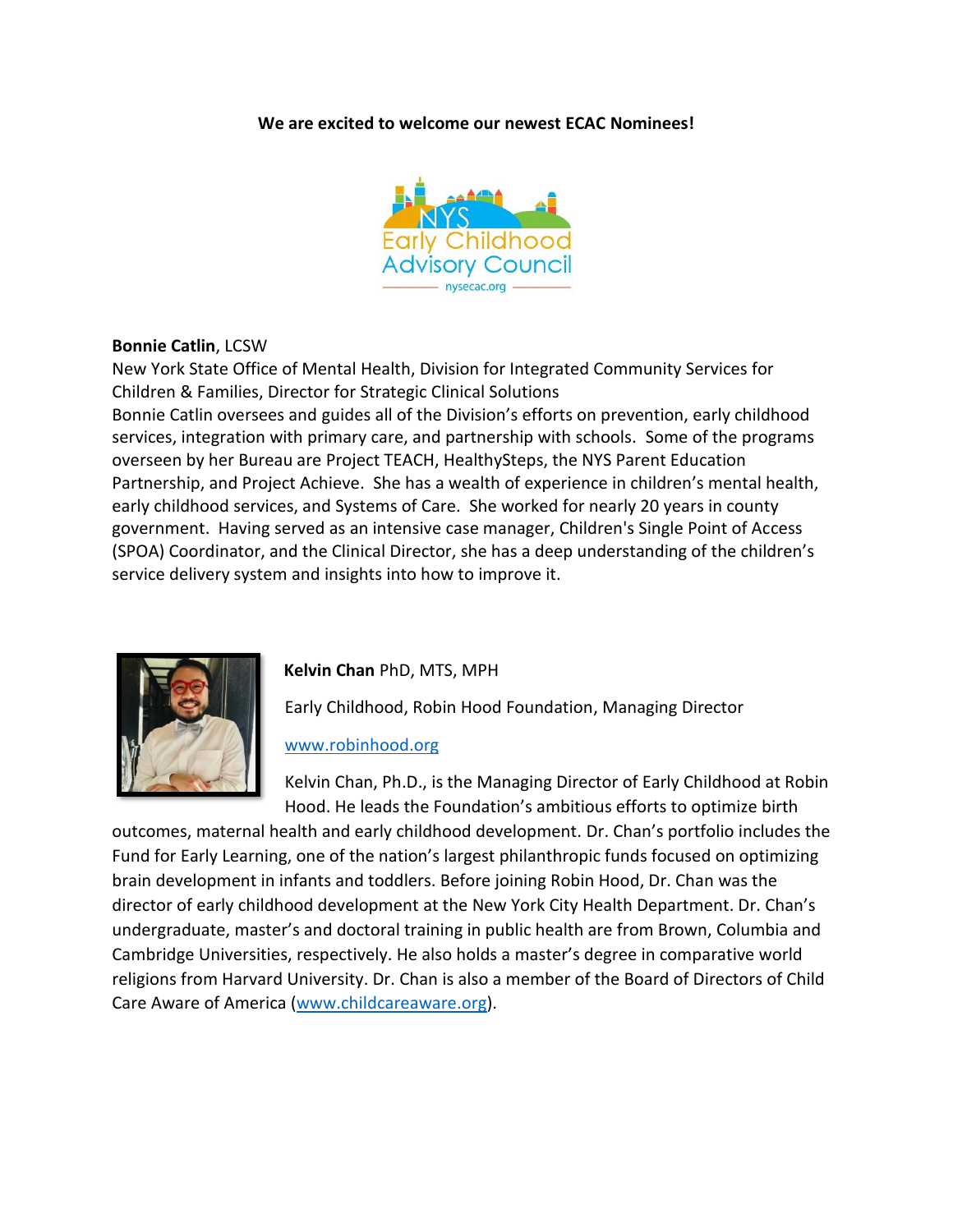

#### **Laura Gonzalez-Murphy, PhD**

NYS State Department of State, Director of Immigration Policy and Research

Doctor Laura V. González-Murphy, is the Director of Immigration Policy and Research at the NY State Department of State, where she serves lead policy advisor on the State's response to federal immigration policies. In

this capacity she has led the design and implementation of unique initiatives to ameliorate the human impact of the latest federal immigration policies and demographic flows, such as Governor Cuomo's [Golden Door](https://urldefense.proofpoint.com/v2/url?u=https-3A__www.governor.ny.gov_news_governor-2Dcuomo-2Dannounces-2Dexpansion-2Dliberty-2Ddefense-2Dproject-2Dprovide-2Denhanced-2Dimmigration-2Dlegal&d=DwMF-g&c=mRWFL96tuqj9V0Jjj4h40ddo0XsmttALwKjAEOCyUjY&r=003hGEA_NWvK6fGKtgc66vlArdI7Bmdl9Oi9bSP2t7A&m=3VYSIUMCqmI3fY_dP0eenEu0zY6kisXRksmPF0mPgBU&s=Ynv9In-j9ExR1BekTXbg_yEhUtcmLXYmxdW1SxYjnOQ&e=) program which provides mental health assistance to immigrant families across New York and the [Ramirez June Navigator,](https://urldefense.proofpoint.com/v2/url?u=https-3A__www.dos.ny.gov_press_2020_ona-2Dpr-2D081220.html&d=DwMF-g&c=mRWFL96tuqj9V0Jjj4h40ddo0XsmttALwKjAEOCyUjY&r=003hGEA_NWvK6fGKtgc66vlArdI7Bmdl9Oi9bSP2t7A&m=3VYSIUMCqmI3fY_dP0eenEu0zY6kisXRksmPF0mPgBU&s=VNOOb8EuLmzhkiW3JdNn8lpyzXGCanFabIRwgwQuzbQ&e=) which focuses on empowering immigrant families with developmental disabilities support as they seek to access services they are entitled to. Prior to this position she served as Director of the Agency's State Office for New Americans (ONA), overseeing the operation of the Office's network of service provides across the state, a model of immigrant integration in the country, and the implementation of [NaturalizeNY,](https://urldefense.proofpoint.com/v2/url?u=https-3A__www.governor.ny.gov_news_governor-2Dcuomo-2Dlaunches-2Dnaturalize-2Dny-2Dfirst-2Dpublic-2Dprivate-2Dpartnership-2Dits-2Dkind-2Dpromote-2Dus&d=DwMF-g&c=mRWFL96tuqj9V0Jjj4h40ddo0XsmttALwKjAEOCyUjY&r=003hGEA_NWvK6fGKtgc66vlArdI7Bmdl9Oi9bSP2t7A&m=3VYSIUMCqmI3fY_dP0eenEu0zY6kisXRksmPF0mPgBU&s=KWWRFWfI48IGdY57SvT2gMi2uLqqqZCfUwz2IhrV7ZU&e=) the first public-private partnership of its kind, aimed at lifting the financial barrier to citizenship faced by New Yorkers. She has also served as consultant on immigration policy issues with the Woodrow Wilson Center for Scholars, Welcoming International and the Mexican Congress, etc. Prior to this position she was a Research Assistant Professor at Rockefeller College, SUNY at Albany, where she has taught a variety of courses on foreign policy, immigration, human rights, and immigration and Latin American politics. She is the recipient of several awards, such as: *El Diario'*s *Mujeres Destacadas*, Mexico's Foreign Ministry's *Mexican American* Leader, and most recently (2020), she was awarded Mexico's highest recognition granted to individuals who have dedicated their lives to improving the well-being of Mexicans and other Latinos outside its borders, the *Othli* [Award.](https://urldefense.proofpoint.com/v2/url?u=https-3A__www.albany.edu_news_97310.php&d=DwMF-g&c=mRWFL96tuqj9V0Jjj4h40ddo0XsmttALwKjAEOCyUjY&r=003hGEA_NWvK6fGKtgc66vlArdI7Bmdl9Oi9bSP2t7A&m=3VYSIUMCqmI3fY_dP0eenEu0zY6kisXRksmPF0mPgBU&s=voAYeOJLqJAmZpZgYbCFEqfC6ElDoJIgdlT9snE-Mbc&e=) González-Murphy earned her PhD in comparative politics and in international relations from SUNY at Albany. She holds an MS in urban planning and environmental studies from Rensselaer Polytechnic Institute and a BS in political science from Elmira College, graduating *suma cum laude* and *Phi Beta Kappa*. book *Protecting Immigrant Rights in Mexico: Understanding the State–Civil Society Nexus*, was re-published by Routledge (June 2015). She is also the author of various papers and book chapters on immigration trends and policies.



### **Kathy Jamil**

United Way of Buffalo and Erie County, Director of Education,

Kathy Jamil is the Director of Education at the United Way of Buffalo and Erie County. She chairs the Birth to Eight Coalition for Erie and Niagara Counties, where early childhood agencies convene to assess local needs and develop plans to address gaps in serving the needs of

children from prenatal through third grade. Aligned to the overall approach of the United Way,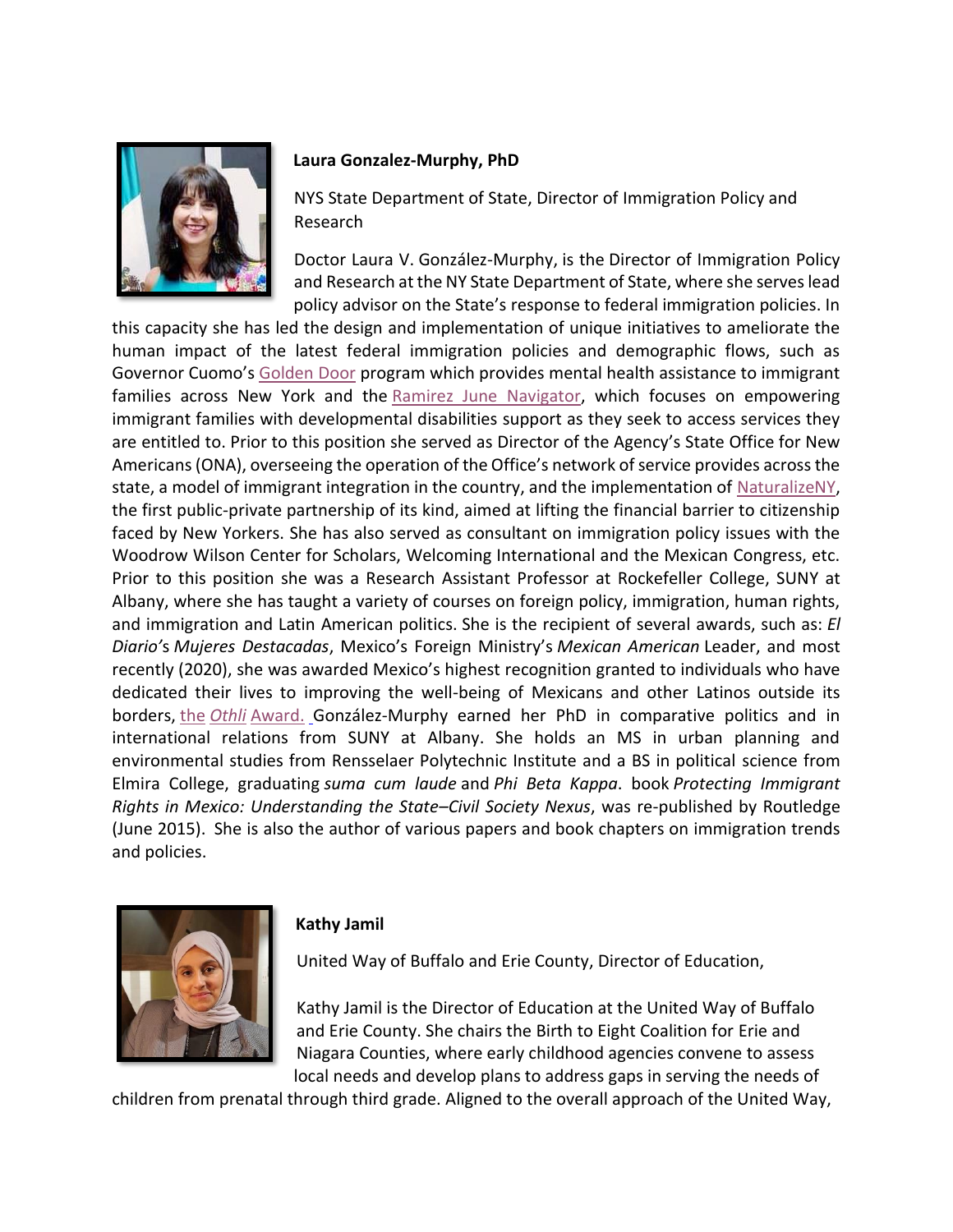the coalition work focuses on racial equity and systems change. Kathy also manages multiple federal grants that support the work of establishing community schools, ensuring families and children have access to community resources that support the development of children and families. Prior to her work with the United Way of Buffalo and Erie County, she was an elementary school principal for 20 years in private, district, and charter schools. She has started and consulted nonprofit organizations to support children and families for over 20 years, as well as provided professional development for teachers and school leaders at a local and national level.



### **Sophia Jan**

Cohen Children's Medical Center, Division Chief of General Pediatrics

Dr. Jan is the Division Chief of General Pediatrics where she oversees clinical, teaching, and research operations for the Division of General Pediatrics for Cohen Children's Medical Center. She is also the Medical Director of the Health Homes Serving Children Program for Northwell Health, a case

management program for pediatric Medicaid beneficiaries with complex medical or behavioral health needs. Dr. Jan has over a decade of clinical, programmatic and research experience in primary care and specializes in the care of children and adults with complex medical needs and intellectual/developmental disabilities.



# **Jackie Orr**

New York State Community Action Association (NYSCAA), CEO

Jackie worked at NYSCAA as the Director of Operations at NYSCAA from 2010-2016. She left NYSCAA to work for the National Association for State Community Services Programs (NASCSP) as the CSBG State Assistance Director. During her time with NASCSP, Jackie worked to assist state offices

with their management of Community Service Block Grant (CSBG) responsibilities, helped to organize the new CSBG Annual Report and created tools and resources for state office administrators. Jackie is a Certified Results Oriented Management and Accountability (ROMA) Master Trainer and has several years of experience in facilitation and training. She has also worked in community-based organizations in the areas of mental health and literacy.